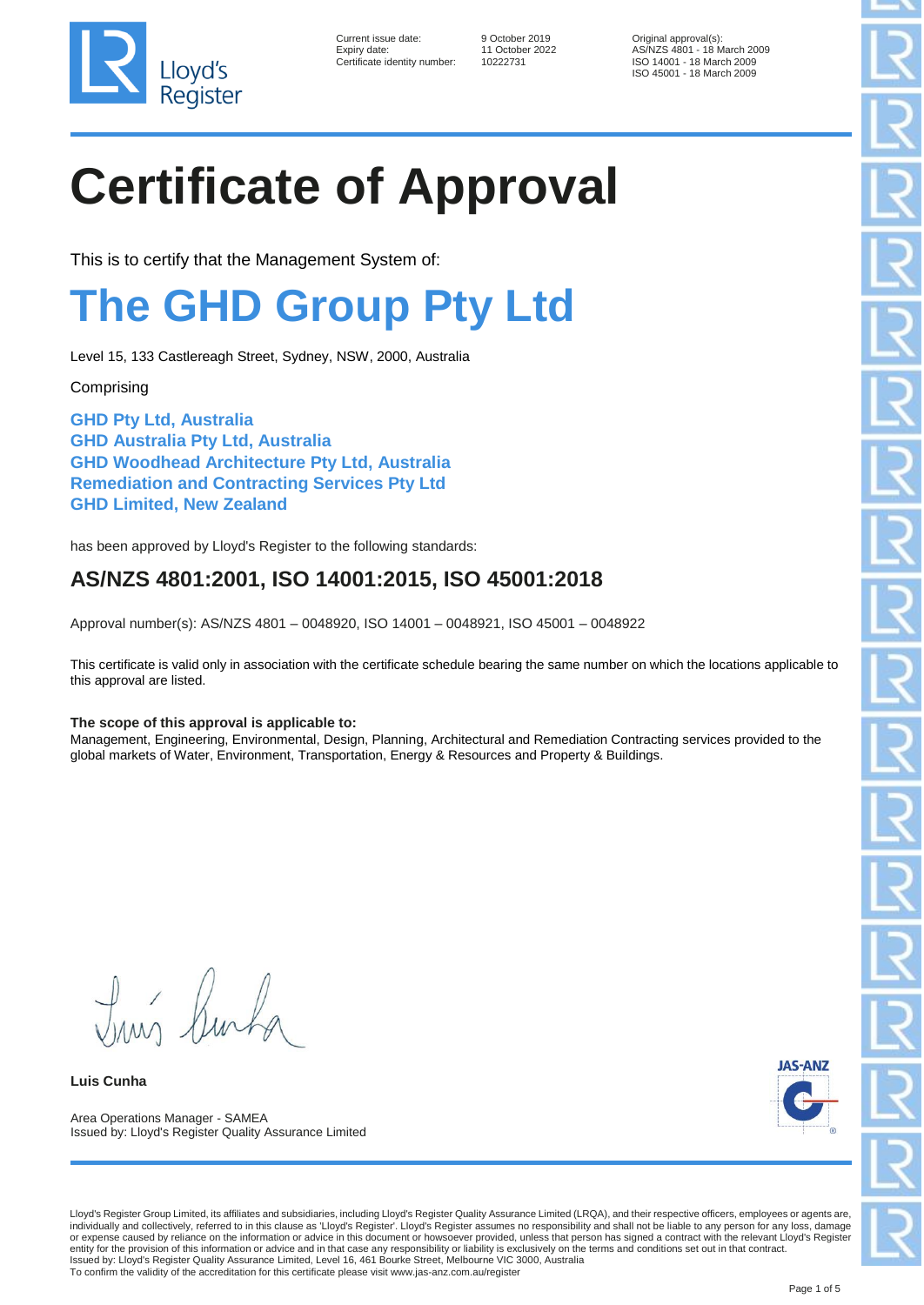

### **Canberra Region**

Canberra, Nowra, Wagga Wagga and Wollongong

### **Newcastle Region**

Newcastle, Coffs Harbour, Orange, Port Macquarie, Singleton, Tuggerah

### **New Zealand Region**

Auckland, Christchurch, Hamilton, Palmerston North, Tauranga, Wellington

### **North Queensland Region**

Cairns, Gladstone, Mackay, Townsville

### **Northern Territory Region**

Darwin

### **South Australia Region**

Adelaide

### **South Queensland Region**

Brisbane, Bundaberg, Gold Coast, Hervey Bay, Sunshine Coast, Toowoomba

### **Sydney Region**

Sydney, Parramatta, St Leonards, Wollongong

#### **Tasmania Region**

Hobart, Burnie and Launceston

#### **Victoria Region**

Melbourne, Abbotsford, Geelong, Mildura, Traralgon and Wodonga

#### **Western Australia Region**

Perth, Bunbury, Geraldton, Karratha

Lloyd's Register Group Limited, its affiliates and subsidiaries, including Lloyd's Register Quality Assurance Limited (LRQA), and their respective officers, employees or agents are,<br>individually and collectively, referred or expense caused by reliance on the information or advice in this document or howsoever provided, unless that person has signed a contract with the relevant Lloyd's Register entity for the provision of this information or advice and in that case any responsibility or liability is exclusively on the terms and conditions set out in that contract.<br>Issued by: Lloyd's Register Quality Assurance Lim To confirm the validity of the accreditation for this certificate please visit www.jas-anz.com.au/register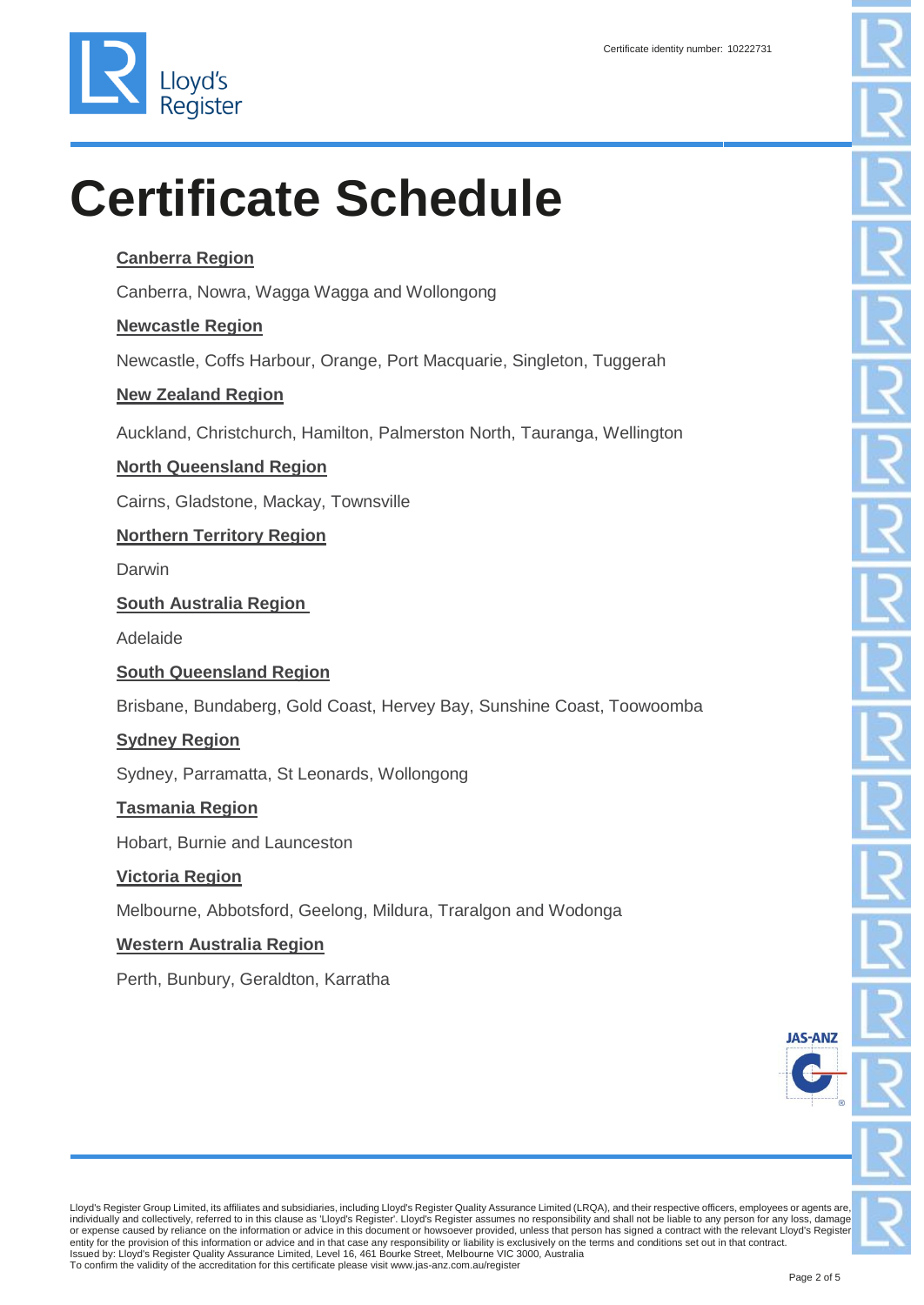

### **Canberra Region**

Level 7, 16 Marcus Clarke Street, Canberra, ACT 2601, Australia 57 Graham Street, Nowra, NSW 2541, Australia Suite 3, Level 1, 161-169 Baylis Street, Wagga Wagga, NSW 2650, Australia Crown Tower, Level 11, 200 Crown Street, Wollongong, NSW 2500, Australia

### **Newcastle Region**

Level 3, GHD Tower, 24 Honeysuckle Drive, Newcastle, NSW 2300, Australia 230 Harbour Drive, Coffs Harbour, NSW 2450, Australia 270 Summer Street, Orange, NSW 2800, Australia Suite 7A, 66 Lord Street, Port Macquarie, NSW 2444, Australia Level 1, Coal Services Building, 1 Civic Avenue, Singleton, NSW 2330, Australia Suite 10, Zenith Building, 6 Reliance Drive, Tuggerah, NSW 2259, Australia

#### **New Zealand Region**

The GHD Centre, 27-37 Napier Street, Auckland, 1011, New Zealand GHD Building, Level 3, 183 Victoria Street Christchurch Central 8013 New Zealand Level 1, 103 Tristram Street, Hamilton, 3204, New Zealand Level 2, 52 The Square, Palmerston North, 4410, New Zealand Level 1, 104 Spring Street Tauranga 3110 New Zealand Level 1, Grant Thornton House, 215 Lambton Quay, Wellington, 6011, New Zealand

### **North Queensland Region**

Level 8, 15 Lake Street, Cairns, QLD 4870, Australia Level 2, 100 Goondoon Street, Gladstone, QLD 4680, Australia Level 1, 21 Wood Street, Mackay, QLD 4740, Australia 71 Stanley St, Townsville City, QLD 4810, Australia

### **Northern Territory Region**

Level 7, 24 Mitchell Street, Darwin, NT 0800, Australia

**IA S-AN**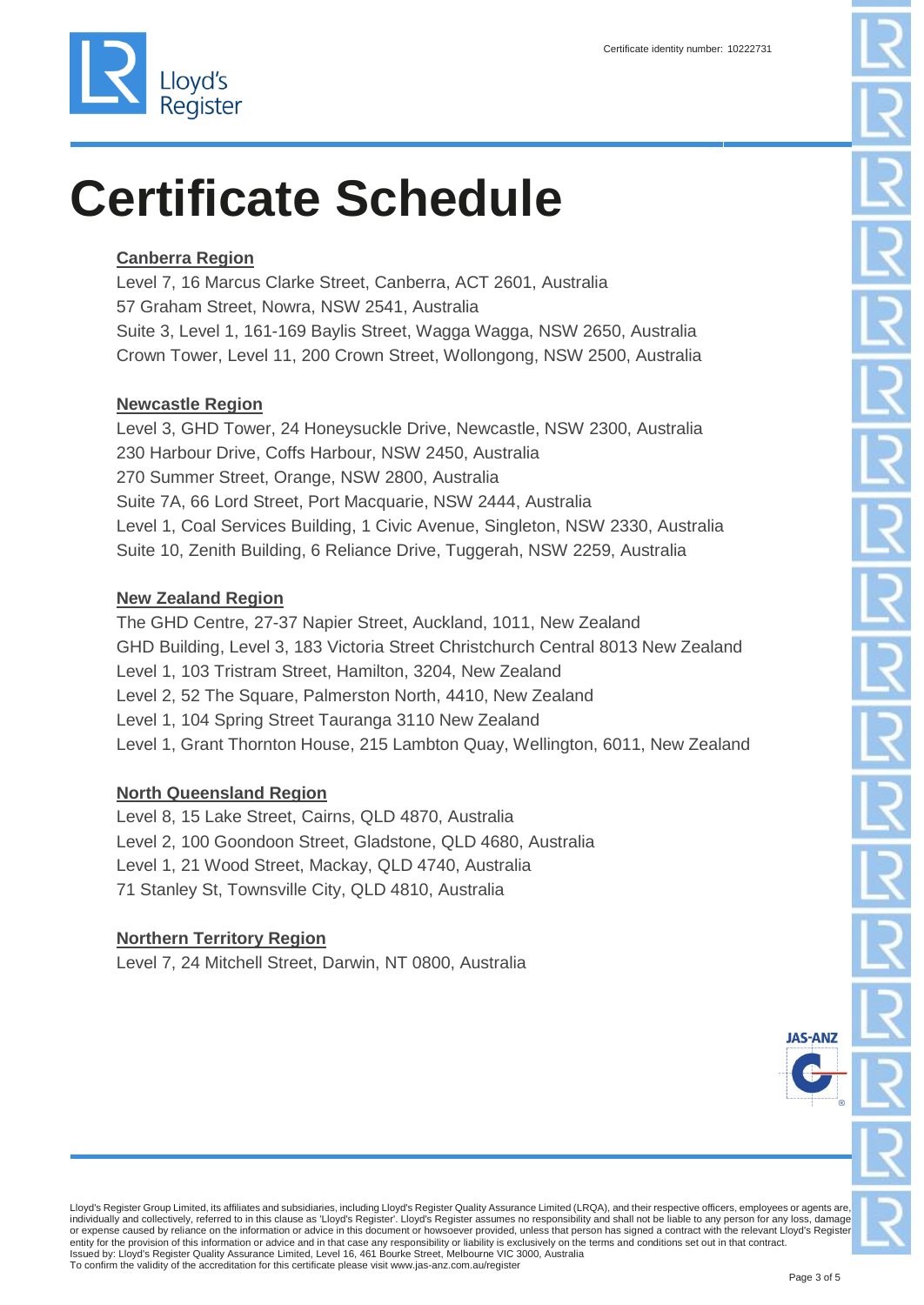### **South Australia Region**

Level 4, 211 Victoria Square, Adelaide, SA 5000, Australia

### **South Queensland Region**

Level 9, 145 Ann Street, Brisbane, QLD 4000, Australia Regatta Lake Commercial, 4-6 Innovation Parkway, Kawana Business Village, Birtinya, QLD 4575, Australia 70 Barolin Street, Bundaberg, QLD 4670, Australia Suite 15, Level 2, The Signature 19-21 Torquay Road, Hervey Bay, QLD 4655, Australia 2/8 Neils Street, Hervey Bay, QLD 4655, Australia The Rocket, Level 13, 203 Robina Town Centre Drive, Robina, QLD 4226, Australia Suite 4, Level 2, 1-3 Annand Street, Toowoomba, QLD 4350, Australia

### **Sydney Operating Region**

Level 15,133 Castlereagh Street, Sydney, NSW 2000, Australia Level 6, 20 Smith Street, Parramatta, NSW 2150, Australia Level 2, 29 Christie Street, St Leonards, NSW 2065, Australia Crown Tower, Level 11, 200 Crown Street, Wollongong, NSW 2500, Australia

### **Tasmania Region**

2 Salamanca Square, Hobart, TAS, 7000, Australia 10 Columnar Court, Burnie, TAS, 7320, Australia 23 Paterson Street, Launceston, TAS, 7250, Australia

### **Victoria Region**

180 Lonsdale Street, Melbourne, VIC 3000, Australia 15 Duke Street, Abbotsford, VIC 3067, Australia Level 2, 45 Brougham Street, Geelong, VIC 3220, Australia 57 Orange Avenue, Mildura, VIC 3500, Australia 5 Church Street, Traralgon, VIC, 3844, Australia Suite 5, 105 Hume Street, Wodonga, VIC 3690, Australia

Lloyd's Register Group Limited, its affiliates and subsidiaries, including Lloyd's Register Quality Assurance Limited (LRQA), and their respective officers, employees or agents are, individually and collectively, referred to in this clause as 'Lloyd's Register'. Lloyd's Register assumes no responsibility and shall not be liable to any person for any loss, damage or expense caused by reliance on the information or advice in this document or howsoever provided, unless that person has signed a contract with the relevant Lloyd's Register entity for the provision of this information or advice and in that case any responsibility or liability is exclusively on the terms and conditions set out in that contract.<br>Issued by: Lloyd's Register Quality Assurance Lim To confirm the validity of the accreditation for this certificate please visit www.jas-anz.com.au/register